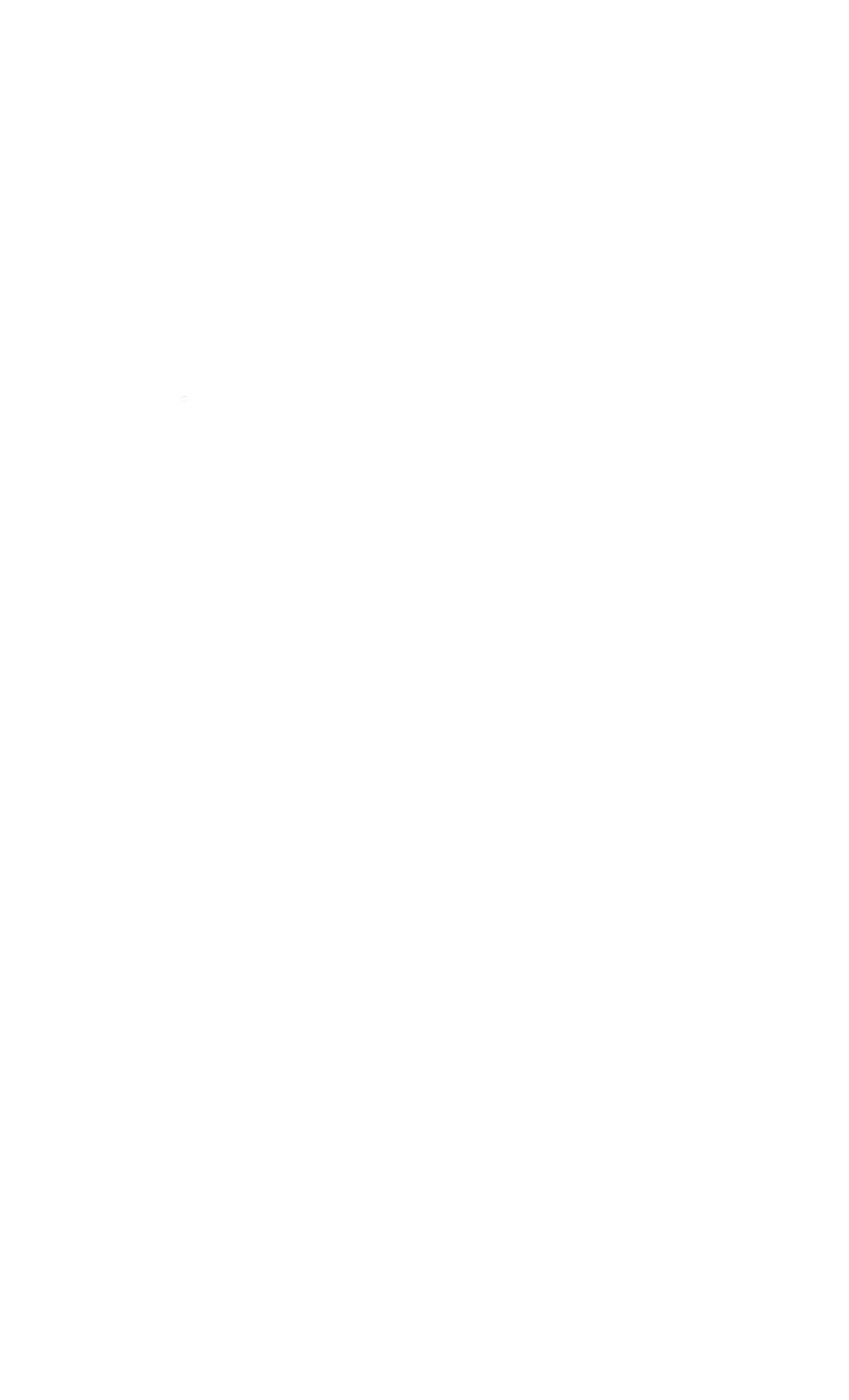These same criteria have been used consistently since the effective date of the new addressing system in assigning names to private drives<br>prior to the writing of this policy, and follow the guidelines established<br>by R. Stuart Royer for the numbering system. Finally, the County reserves<br>th operating effectiveness of the house numbering system.

#### IN RE: **BILLBOARDS**

Mr. Tickle commented that he would like to address the Board on the<br>billboards now being placed in the County. He stated his main concern is<br>the height (some are being stacked on top of each other) and setbacks of the billboards and if they meet the size requirements. Mr. Tickle stated<br>he thought the sign ordinance had addressed these issues and was<br>sufficient to protect the citizens. He asked the Board for feedback before he made a motion to readdress the sign ordinance.

 $\frac{Bo \Delta t}{M r}$ . Abernathy stated that concerning the billboards going up now the building permits were filed in the Planning office before the sign ordinance went into effect. Therefore, the signs installed were grandfathered.

Mr. Moody asked that a copy of the sign ordinance be sent to the Board members and that Mr. Ien Ponder be present at the next Board meeting on June 5, 1991 to answer any questions.

### IN RE: APPOINTMENTS -- JOHN TYLER COMMUNITY COLLEGE

Mr. Clay nominated Mr. Vance Mitchell to be reappointed to the John Tyler Community College Board of Directors.

Upon motion of Mr. Clay, seconded by Mr. Moody, Mr. Clay, Mr.<br>Moody, Mr. Tickle, Mr. Bracey, Mr. Harrison voting "aye", Mr. Vance<br>Mitchell is reappointed as the representative of Dinwiddie County on the John Tyler Community College Board for a second four-year term, July 1,<br>1991 through June 30, 1995.

#### $\overline{IMRE:}$ APPOINTMENTS -- OFFICE ON YOUTH AND COMMUNITY SERVICES

Mrs. Diane Galbreath, Director, Office on Youth and Community<br>Services, presented a proposed slate of members, with accompanying terms,<br>for consideration by the Board for appointment to the Youth Services<br>Citizens Board or

Mr. Bracey nominated the following people to be appointed: Mr. Gary Burton, Ms. Kathy Young, Ms. Freda Byrd, Ms. Rebecca Tilson, Ms. Patsy<br>Barnes, Ms. Pat Perkins, Ms. Catherine Smith, Mr. James Thomason, Ms.<br>Wanda F. Johnson, Mr. Gene Winfield, Mr. Tom Hooker, Ms. Anna Ridley, Ms.<br>Margare Katherine Lundy, and Mr. Roderick Pride.

Upon motion of Mr. Bracey, seconded by Mr. Clay, Mr. Clay, Mr. Moody, Mr. Tickle, Mr. Bracey, Mr. Harrison voting "aye",

BE IT RESOLVED by the Board of Supervisors of Dinwiddie County,<br>Virginia, that Mr. Gary Burton, Ms. Kathy Young, Ms. Freda Byrd, Ms.<br>Rebecca Tilson, Ms. Patsy Barnes, Ms. Pat Perkins, Ms. Catherine<br>Smith, Mr. James Thomaso

APPOINTMENT -- CRATER PLANNING DISTRICT COMMISSION IN RE: EXECUTIVE COMMITTEE AND METROPOLITAN PLANNING ORGANIZATION

Upon motion of Mr. Bracey, seconded by Mr. Clay, Mr. Clay, Mr.<br>Moody, Mr. Tickle, Mr. Bracey, Mr. Harrison voting "aye", Mr. Michael<br>Tickle is appointed to the Crater Planning District Commission Executive Committee and Metropolitan Planning Organization for the term of one year, June 30, 1991 to June 30, 1992.

STREET LIGHT AT HOME PLACE RESTAURANT ENTRANCE IN RE:

Book 10

 $\frac{1}{2}$ 

May 15, 1991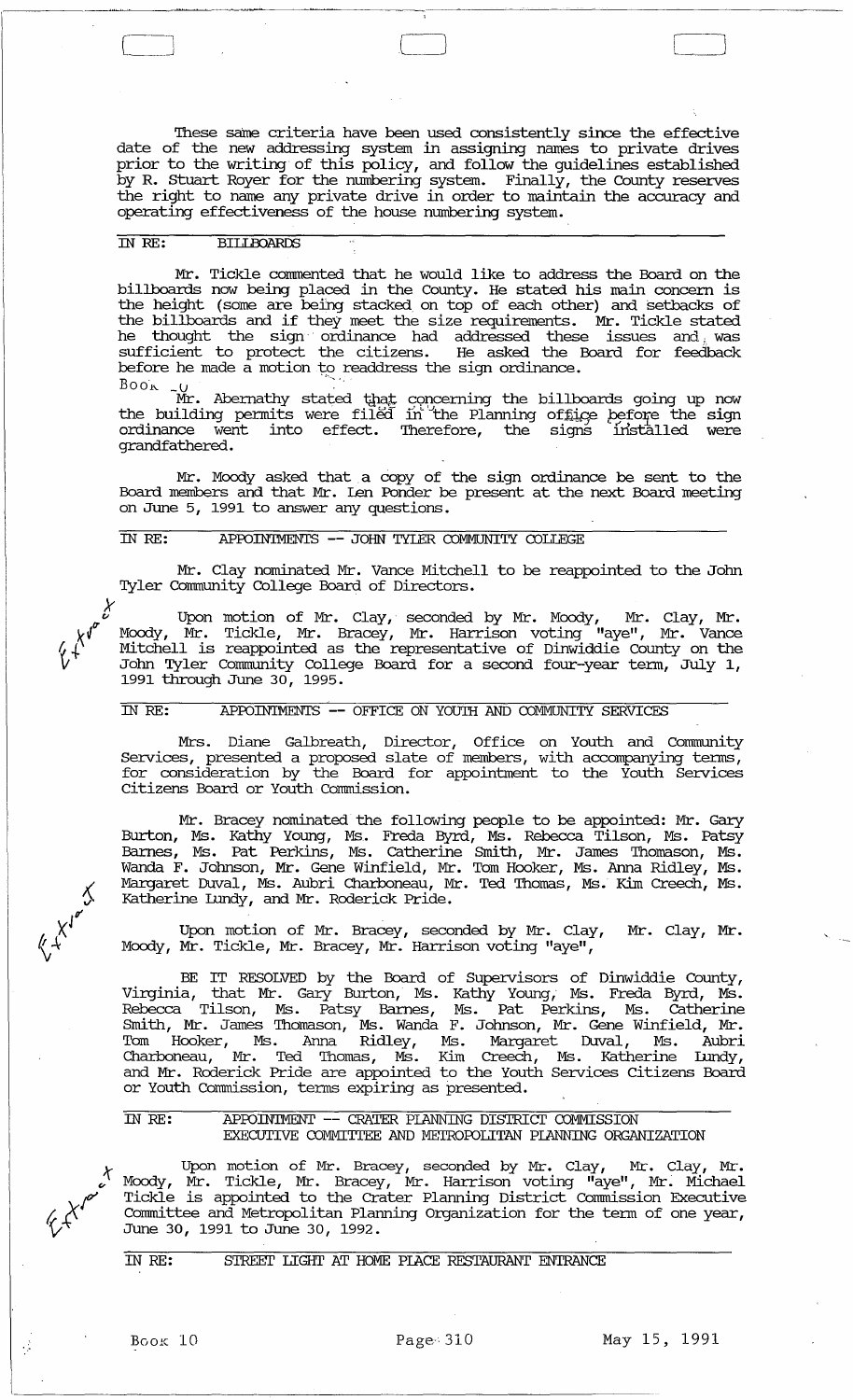'Ihe County Administrator said Mr. William Daniel of the Home Place Restaurant had contacted him regarding the situation of the turnoff for the new road into his business. People are having great difficulty in locating the correct entry. Mr. Daniel would like to have a street light mounted on the pole on the North side of Route 1, just at the correct turnoff, to identify the entrance, but Virginia Power cannot provide this service for a Commercial operation. 'Ihe County could request the installation of the light and Mr. Daniel said he will pay the cost of installation, operation, and maintenance.

Upon motion of Mr. Bracey, seconded by Mr. Tickle, Mr. Clay, Mr. Moody, Mr. Tickle, Mr. Bracey, Mr. Harrison voting "aye", the County Administrator is authorized to have Virginia Power install a street light at the entrance of 'Ihe Home Place Restaurant on U.S. #1 with the stipulation that all costs be paid in advance by Mr. Daniel to Virginia Power for the installation, operation and maintenance of the light.

### IN RE: COUNTY ADMINISTRATOR COMMENTS

1. Mr. George Robertson contacted the County Administrator about D.E.A.L.'s intent to install lights on the sign, "Welcome to Dinwiddie County" on the South side of Route 460. He asked if the County would be willing to pay the monthly electric bill for the light. No action was taken; it will be placed on the June 5, 1991 agenda.

2. 'Ihe County Administrator asked the Board to allow both he and Mr. Len Ponder to accompany Hany Cooper, of A.B.LD.C.O. to the National Association of Co:rporate Realtors (NACORE) Annual Symposium and Exposition on June 30, 1991, to be held in Boston. 'Ihe estimated cost for both to attend would be \$2,000 which would come from the Economic Development travel budget.

Upon motion of Mr. Tickle, seconded by Mr. Moody, Mr. Moody, Mr • Tickle, Mr. Harrison voting "aye", Mr. Bracey, Mr. Clay, voting "nay" the Board authorized one person to attend the NACORE Symposium and Exposition in Boston, June 30, 1991.

### IN *RE:* EXECUTIVE SESSION

Upon motion of Mr. Clay, seconded by Mr. Moody, Mr. Bracey, Mr. Clay, Mr. Moody, Mr. Tickle, Mr. Harrison voting "aye", pursuant to Section  $2.1-344$  (1) Personnel, and Section 2.1-344 (5) Industrial, of the Virginia Freedom of Infonnation Act, the Board moved into Executive Session at 8:46 p.m. A vote having been made and approved the Board returned into open session at 11:12 p.m.

### IN RE: CERTIFICATION OF EXECUTIVE MEETING

 $\sim$ 

Upon motion of Mr. Clay, seconded by Mr. Moody, Mr. Bracey, Mr. Clay, Mr. Harrison, Mr. Tickle, Mr. Moody voting "aye", the following certification resolution was adopted:

WHEREAS, the Board of supervisors of Dinwiddie County convened an Executive Meeting on this date pursuant to an affinnative recorded vote and in accordance with the provisions of The Virginia Freedom of Information Act; and

WHEREAS, Section 2.1-344.1 of the Code of Virginia requires a certification by the Board of supervisors of Dinwiddie County, that such Executive meeting was conducted in conformity with the Virginia law;

NOW THEREFORE BE IT RESOLVED that the Board of Supervisors of Dinwiddie County, Virginia, hereby certifies that, to the best of each member's knowledge, (1) only public business matters lawfully exempted from open meeting requirements by Virginia law were discussed in the executive meeting to which this certification resolution applies; and (2) only such public business matters as were identified in the motion convening the executive meeting were heard, discussed or considered by the Board of Supervisors of Dinwiddie County, Virginia.

IN *RE:* RESIGNATION -- JAMES C. RICE -- ruBLIC SAFEI'Y OFFICER

 $\mathcal{F}_{\hat{\xi}_1}$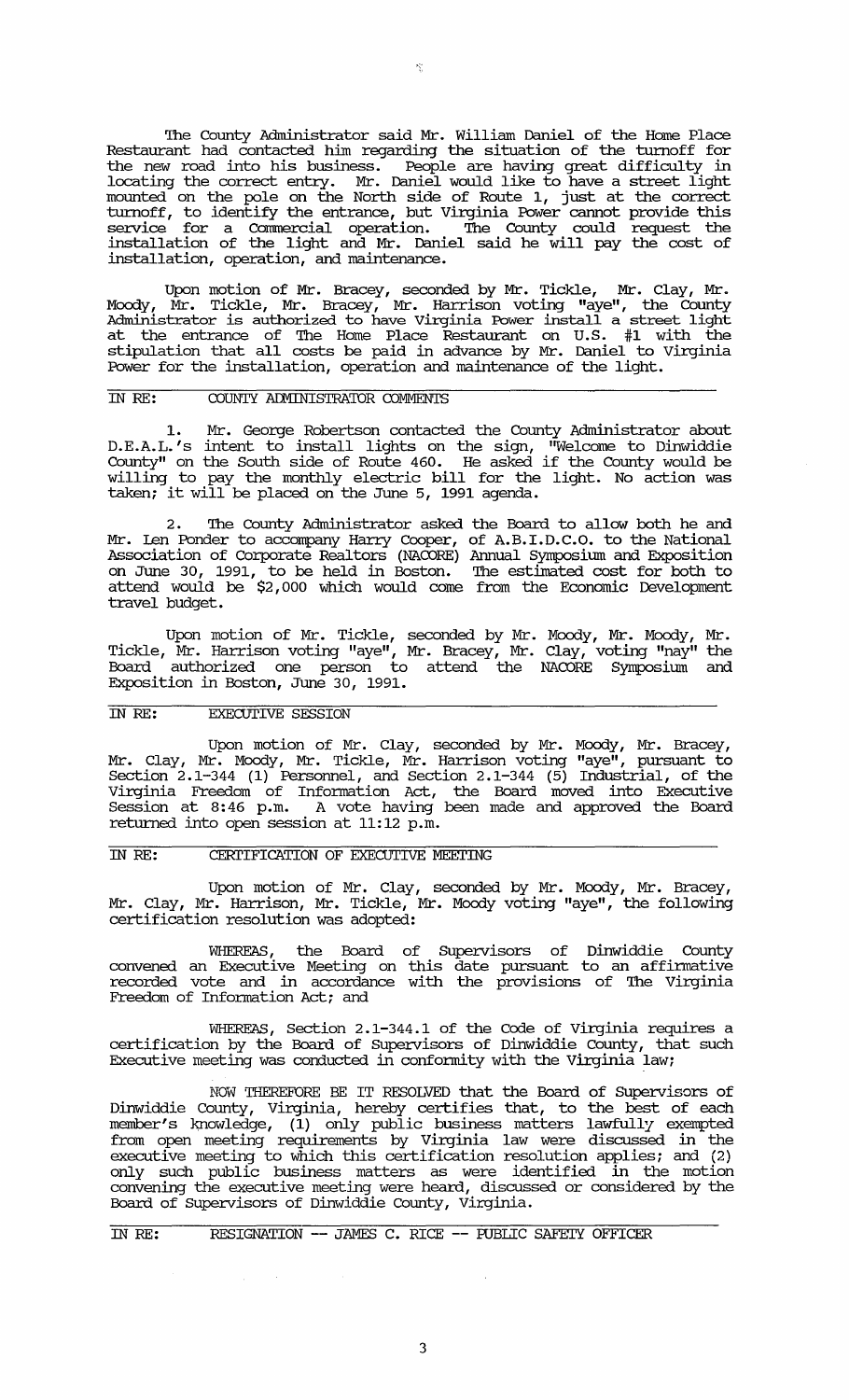Upon motion of Mr. Bracey, seconded by Mr. Tickle, Mr. Bracey, Mr. Clay, Mr. Moody, Mr. Tickle, Mr. Harrison voting "aye", the Board accepted the resignation of Mr. James C. 'Rice, effective May 24, 1991.

 $\overbrace{ }$  $\overline{\bigcup}$  $\mathbf{i}$  is a set of  $\mathbf{i}$ 

988年 - 1977年

# IN RE: FUBLIC SAFEIY OFFICER -- AUTHORIZATION TO ADVERTISE VACANCY

Upon motion of Mr. Bracey, seconded by Mr. Moody, Mr. Bracey, Mr. Clay, Mr. Moody, Mr. Tickle, Mr. Harrison voting "aye", the County Administrator is authorized to immediately advertise the position of Public Safety Officer, salary negotiable.

### IN RE: TEMFDRARY ASSISTANCE -- EMERGENCY. SERVICES AND FIRE PREVENTION CDDE ENFORCEMENT

Upon motion of Mr. Bracey, seconded by Mr. Moody, Mr. Bracey, Mr. Clay, Mr. Moody, Mr. Tickle, Mr. Harrison voting "aye", the County Administrator is authorized to hire part-time assistance on an hourly basis to provide Emergency Services and Fire Code Enforcement services until the position of Public Safety Officer is filled.

## IN RE: ADJOURNMENT

Upon motion of Mr. Clay, seconded by Mr. Moody, Mr. Bracey, Mr. Clay, Mr. Moody, Mr. Tickle, Mr. Harrison voting "aye", the meeting adjourned at 11:21 p.m. to be continued until 7:00 p.m., May 22, 1991.

<u>( Maulus W. Maduusion)</u><br>Charles W. Harrison<br>Chairman, Board of Supervisors

**ATTEST:** Cashwell, Jr. Dewey P County Administrator